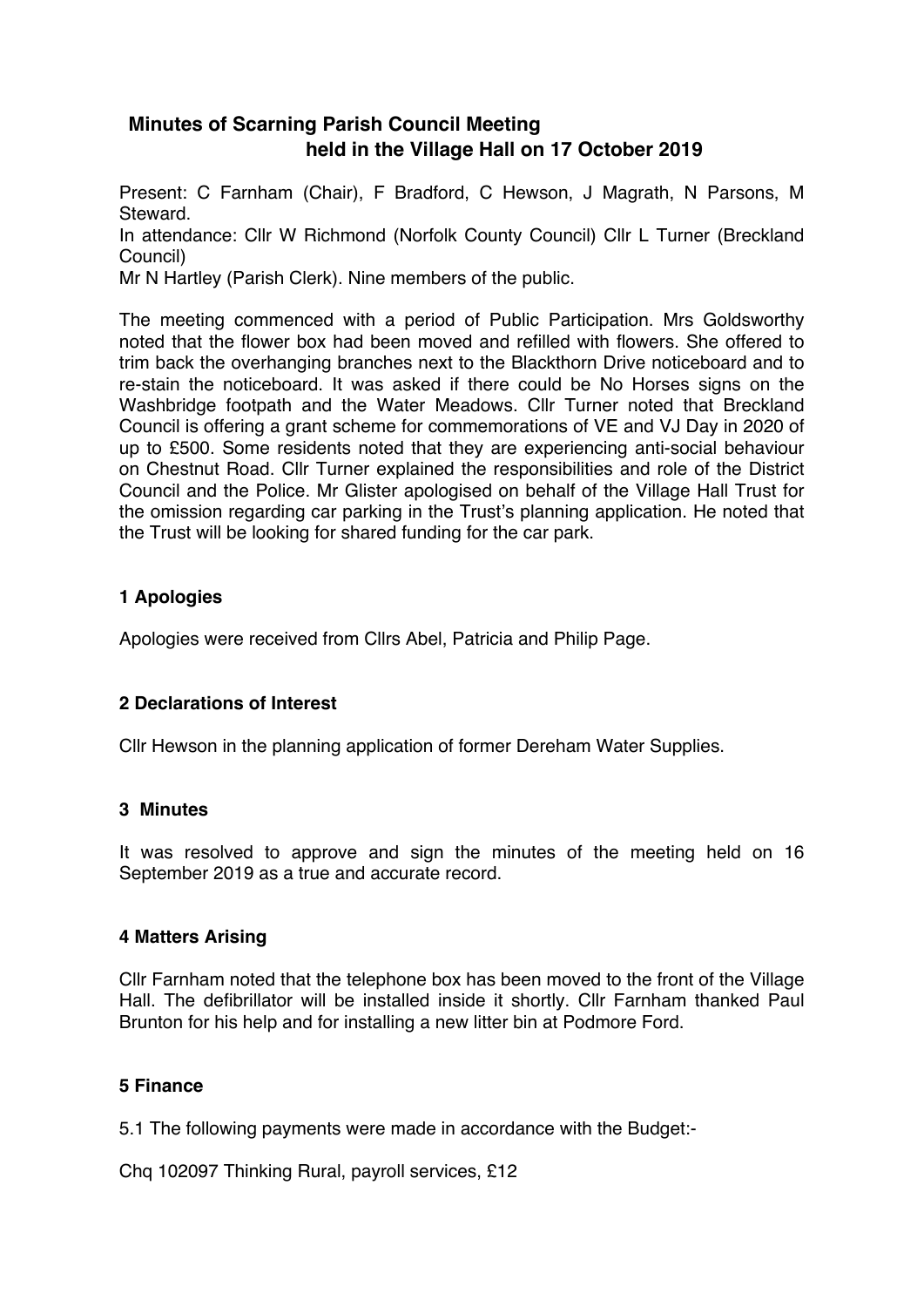102098 TOP Garden Services, grass cutting Scarning churchyard, £180 (Section 137)

 102099 S Goldsworthy, reimbursement of cost of metal paint, £11.19 102100 Eon, unmetered street lighting supplies, £217.98

 102101 NGF Play Ltd, new A frame, works to equipment at Water Meadows, £1,003

 102102 Glasdon UK Ltd, purchase of litter bin for village sign lay-by, £208.64 102103 N Hartley, reimbursement for litter pickers for Water Meadows, £14.99 102104 Royal British Legion, Remembrance Day wreath, £50 102105 A Hudson Builders Ltd, works re defibrillator at Village Hall, £254.40 102106 T T Jones Electrical Ltd, street lighting maintenance, £55.25

5.2 Payments received

 Purchase of War Memorial booklet, £5 Breckland Council, part precept, £18,000 A Buckingham, rent of former Broadway Allotment, £311.14

5.3 The meeting received a report of Actual Expenditure to Budgeted Expenditure

## **6 Planning**

6.1 Breckland Council decisions

Riversdale, Dereham Road 3PL/

2019/0856/VAR

 Variation of conditions 2, 7, 10 & 12 of 3PL/2012/0426/D Approved

## 6.2 Applications considered

| Scarning Village Hall Estate Trust, Scarning Village Hall, Dereham Rd          | 3PL/      |
|--------------------------------------------------------------------------------|-----------|
| 2019/1004/F                                                                    |           |
| Single storey rear extension and additional car parking                        |           |
| Amended plan showing increased parking provision                               | <b>No</b> |
| objection, but                                                                 |           |
| it was noted that residents around the playing field should be                 |           |
| consulted.                                                                     |           |
| Former Dereham Water Supplies International Ltd                                | 3PL/      |
| 2019/0901/F                                                                    |           |
| Conversion of existing office to a dwelling and erection of garage; conversion |           |
| of existing                                                                    |           |
| workshop to three dwellings                                                    |           |
| Amended scheme - reduced number of dwellings                                   |           |
| Cllr Magrath abstained. Cllr Hewson did not vote.                              | No        |
| objection                                                                      |           |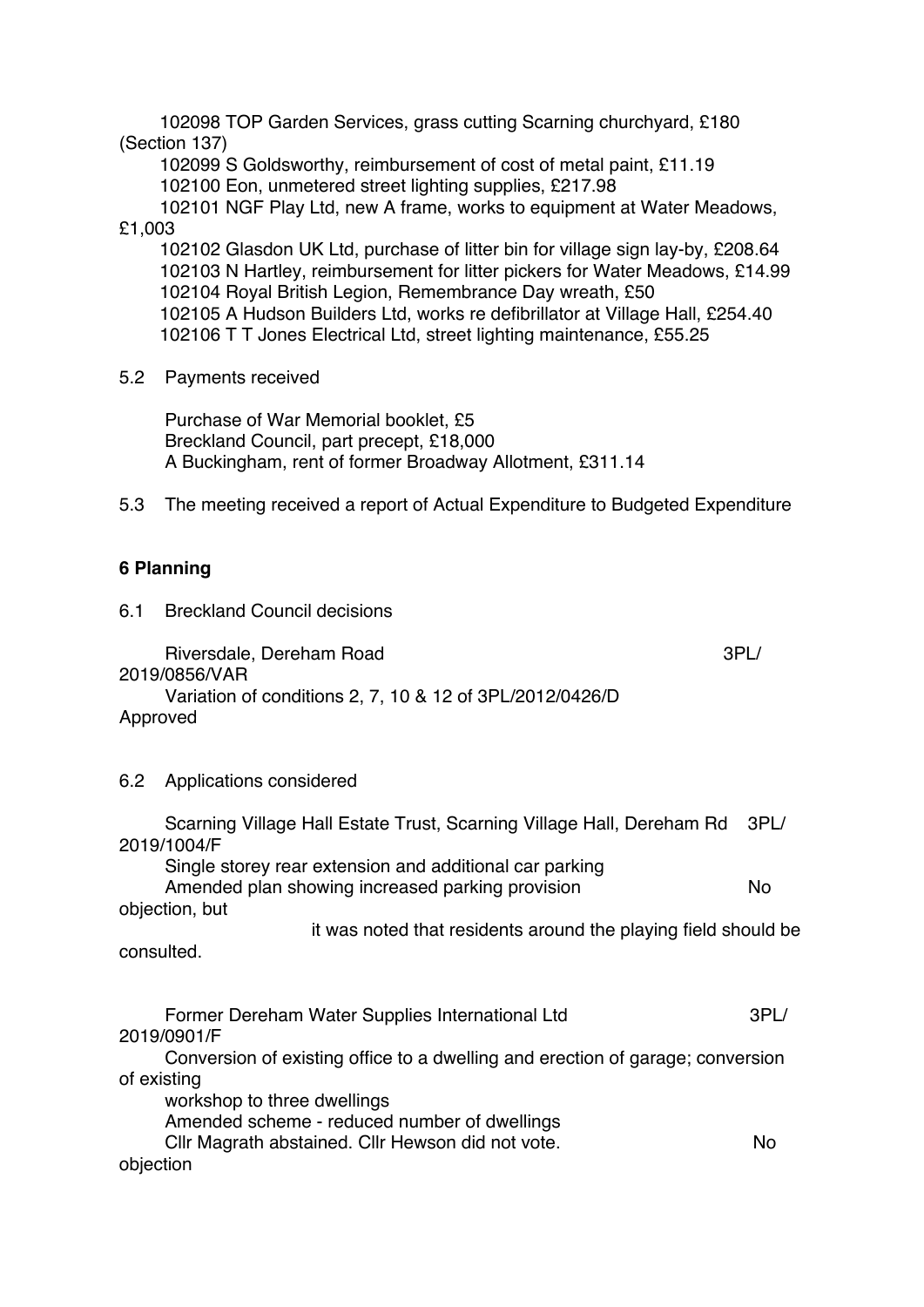Grove House, Dereham Road 3PL/

2019/1237/O

 Proposed outline development of residential properties and associated community

facilities for the over 55's

 No objection in principle, but concerns were raised regarding access/exit to the site

## **7 Newsletter**

Tim Farnham proposed a revised newsletter. The Council discussed whether the newsletter could be put on the website/sent electronically/printed, or a combination of methods. Cllr Farnham noted that he did not think it should be a Parish Council newsletter, but should be a village newsletter. It was questioned whether a local business could sponsor the newsletter. The clerk will check. It was suggested that the school and Breckland Council could make submissions.

## **8 Summer Fete**

Cllr Farnham proposed the Parish Council pay for the insurance for the Summer Fete, together with a donation to St John's Ambulance. It was **RESOLVED** to approve.

## **9 Scarning Playing Field Committee**

Cllr Hewson requested £6,000 for Scarning Playing Field Committee. The Committee's Budget was submitted to the meeting. The amounts set aside for three trees and general repairs were questioned. It was **RESOLVED** that the Committee needs to provide the Council with its invoices and accounts each year to provide an audit trail. The Committee is holding funds for the purchase of a new mower. The Council did not agree a figure for 2020/21, but it was **RESOLVED** that if necessary the Playing Field Committee should use its reserves and the Council will consider any further request for funds.

## **10 Scarning Conservation Volunteers**

It was noted that three additional volunteers have joined Mid Norfolk Conservation Volunteers working on the Water Meadows. It was **RESOLVED** to distribute the remaining tools of Scarning Conservation Volunteers to Mid Norfolk Conservation Volunteers.

## **11 Conservation Volunteer Shed**

It was **RESOLVED** to sell the shed to Mr Walker for £50.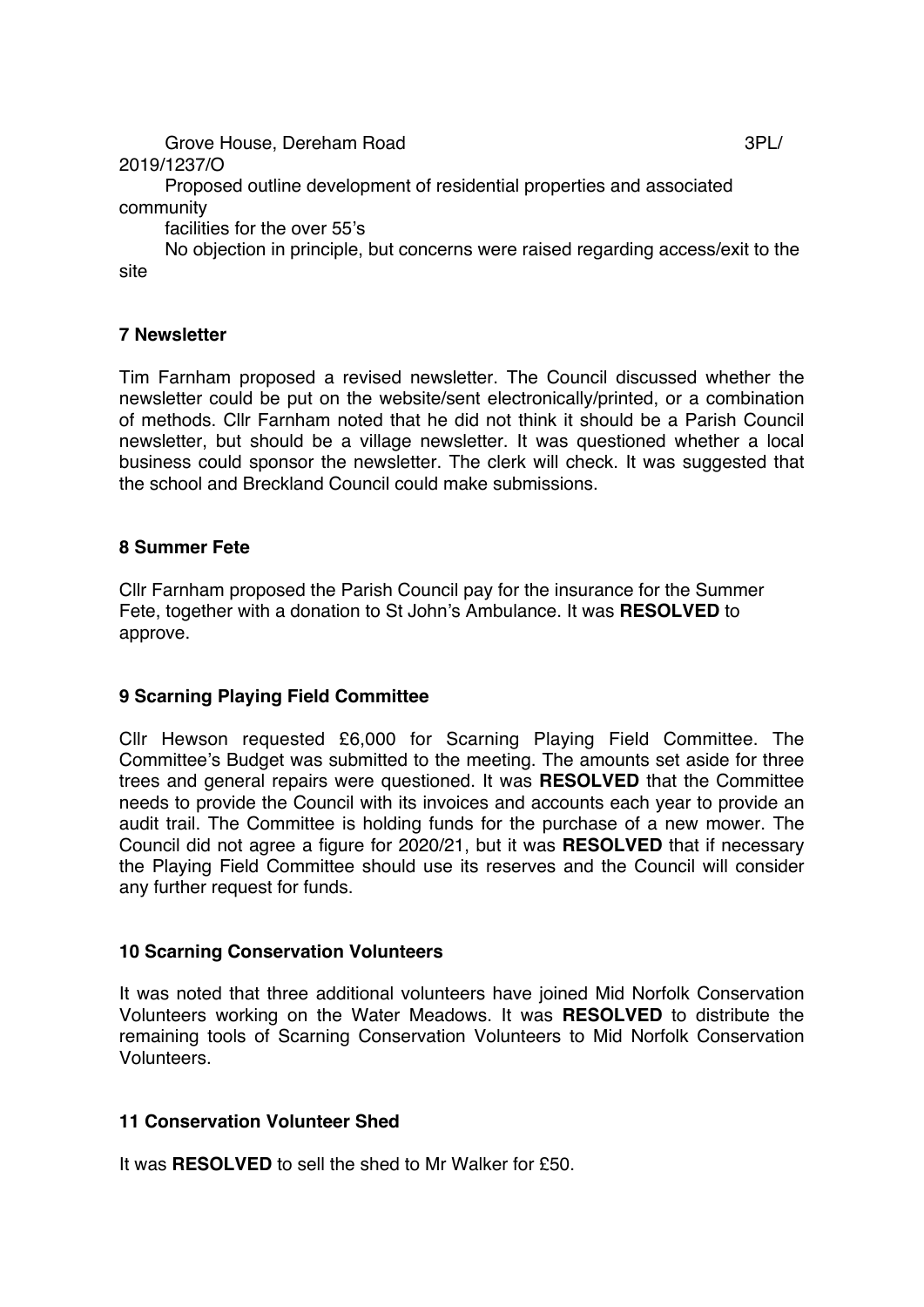### **12 Bench**

It was **RESOLVED** to purchase a bench for Scarning Water Meadows using the remaining funds passed to the Parish Council by Scarning Conservation Volunteers and part funded by the Parish Council. It was proposed to acknowledge that the bench was purchased with funds from the Dereham Society, which originally passed funds to the Conservation Volunteers.

### **13 Defibrillator**

It was **RESOLVED** to run a basic course on using a defibrillator and first aid course in the New year (mid January). The course is for up to 12 people and will be held in the Village Hall.

#### **14 TROD**

The cost of continuing the TROD at Dereham Road from the cut-through at Brooks Drive under the Parish Partnership Scheme is estimated at £19,000. It was **RESOLVED** not to proceed in view of the cost.

#### **15 Bus Shelter**

The cost of a new bus shelter at Chestnut Road/Dereham Road under the Parish Partnership Scheme is £4,400. It was **RESOLVED** to proceed with a bid.

#### **16 Speed Gates**

The cost of speed gates under the Parish Partnership Scheme is around £5,000. It was **RESOLVED** to proceed with a bid.

#### **17 Trees**

Cllr Parsons noted that he and the clerk had met the Tree Officer regarding planting trees on two corners of the Water Meadows. The Tree Officer is to consult the Land Management team.

#### **18 Next Agenda**

None.

#### **19 Next Meeting**